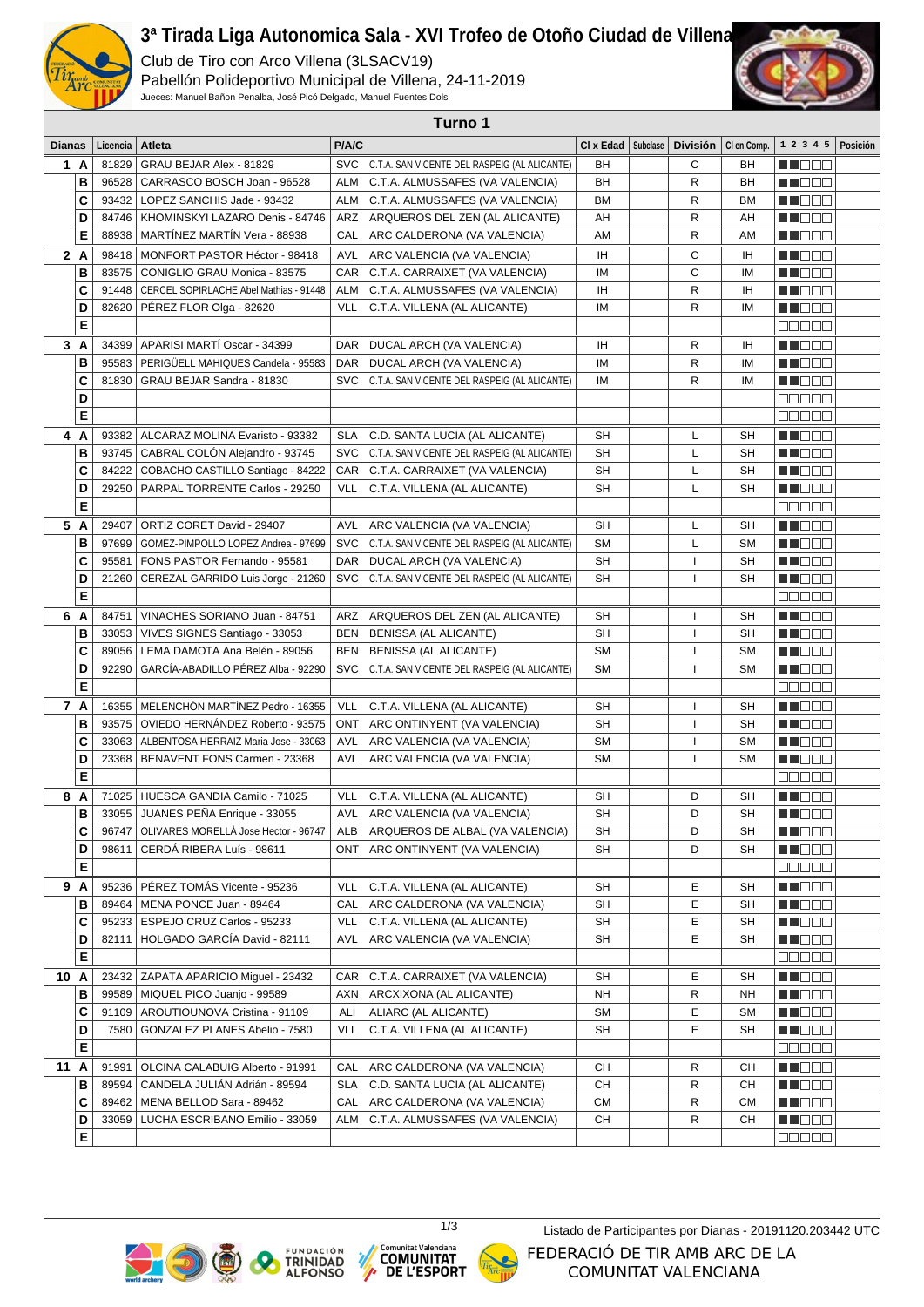

## **3ª Tirada Liga Autonomica Sala - XVI Trofeo de Otoño Ciudad de Villena**

Club de Tiro con Arco Villena (3LSACV19)

Pabellón Polideportivo Municipal de Villena, 24-11-2019 Jueces: Manuel Bañon Penalba, José Picó Delgado, Manuel Fuentes Dols



|               | Turno 1<br>Continuar |                                  |                                                                         |       |                                                  |           |          |              |             |                                                  |          |
|---------------|----------------------|----------------------------------|-------------------------------------------------------------------------|-------|--------------------------------------------------|-----------|----------|--------------|-------------|--------------------------------------------------|----------|
| <b>Dianas</b> |                      | Licencia                         | Atleta                                                                  | P/A/C |                                                  | CI x Edad | Subclase | División     | CI en Comp. | 1 2 3 4 5                                        | Posición |
| 12A           |                      | 86488                            | MIRA BELMONTE Ruben - 86488                                             |       | AXN ARCXIXONA (AL ALICANTE)                      | CН        |          | R            | CН          | MT OO S                                          |          |
|               | B                    |                                  | 31948   WARMUZ Sebastian Diego - 31948                                  |       | CAL ARC CALDERONA (VA VALENCIA)                  | CН        |          | R            | <b>CH</b>   | N NO D O                                         |          |
|               | C                    |                                  | 86489   MARTI BLANCO Andrea - 86489                                     |       | AXN ARCXIXONA (AL ALICANTE)                      | <b>CM</b> |          | R            | <b>CM</b>   | <u> Literatu</u>                                 |          |
|               | D                    | 82483                            | <b>GRAMUNTELL BONET Teresa - 82483</b>                                  |       | CAL ARC CALDERONA (VA VALENCIA)                  | <b>CM</b> |          | R            | <b>CM</b>   | M DE B                                           |          |
|               | E                    |                                  |                                                                         |       |                                                  |           |          |              |             | 88888                                            |          |
| 13 A          |                      |                                  | 93381   ALCARAZ VALLS Angels - 93381                                    | SLA   | C.D. SANTA LUCIA (AL ALICANTE)                   | <b>CM</b> |          | R            | <b>CM</b>   | MN 888                                           |          |
|               | В                    |                                  | 96315   MULLOR BOIX Andrea - 96315                                      |       | SVC C.T.A. SAN VICENTE DEL RASPEIG (AL ALICANTE) | <b>CM</b> |          | R            | <b>CM</b>   | N I E E E                                        |          |
|               | C                    | 83556                            | LUCHA ESCRIBANO Yolanda - 83556                                         | ALM   | C.T.A. ALMUSSAFES (VA VALENCIA)                  | JM        |          | R            | JМ          | M DE B                                           |          |
|               | D                    | 82484                            | FIEL SÁNCHEZ Hector - 82484                                             |       | CAR C.T.A. CARRAIXET (VA VALENCIA)               | JH        |          | R            | JH          | M D D D                                          |          |
|               | Е                    |                                  |                                                                         |       |                                                  |           |          |              |             | 88888                                            |          |
| 14A           |                      | 89463                            | MENA BELLOD David - 89463                                               |       | CAL ARC CALDERONA (VA VALENCIA)                  | JH        |          | R            | JH          | MN OO O                                          |          |
|               | в                    | 31947                            | WARMUZ Laura - 31947                                                    |       | CAL ARC CALDERONA (VA VALENCIA)                  | <b>JM</b> |          | R            | <b>JM</b>   | M DE B                                           |          |
|               | C                    |                                  | 92085   BELTRAN CHICO Luis - 92085                                      | VLL   | C.T.A. VILLENA (AL ALICANTE)                     | SH        |          | R            | <b>SH</b>   | M DE B                                           |          |
|               | D                    | 93233                            | PAVON MARIN Antonio Javier - 93233                                      | ALB   | ARQUEROS DE ALBAL (VA VALENCIA)                  | SH        |          | R            | <b>SH</b>   | M NO S O                                         |          |
|               | E                    |                                  |                                                                         |       |                                                  |           |          |              |             | 88888                                            |          |
| 15A           |                      |                                  | 84745   KHOMINSKYI Ihor - 84745                                         |       | ARZ ARQUEROS DEL ZEN (AL ALICANTE)               | SH        |          | R            | SH          | M S S S                                          |          |
|               | B                    |                                  | 89470   SEGOVIA PEREZ David - 89470                                     |       | CAL ARC CALDERONA (VA VALENCIA)                  | SH        |          | R            | SΗ          | N I E E E                                        |          |
|               | C                    |                                  | 96523 LLEDÓ ORTELLS Victor - 96523                                      |       | ALM C.T.A. ALMUSSAFES (VA VALENCIA)              | <b>SH</b> |          | R            | <b>SH</b>   | MI DE S                                          |          |
|               | D                    | 82114                            | RAMÓN MESEGUER Carlos Ignacio - 82114                                   |       | ALM C.T.A. ALMUSSAFES (VA VALENCIA)              | <b>SH</b> |          | R            | SH          | MU OO O                                          |          |
|               | E                    |                                  |                                                                         |       |                                                  |           |          |              |             | ooooo                                            |          |
| 16 A          |                      |                                  | 26699   PICO CLEMENTE Marc - 26699                                      | AXN   | ARCXIXONA (AL ALICANTE)                          | SH        |          | R            | SH          | MT E E E                                         |          |
|               | В                    |                                  | 46234   RIVERA ARIAS Juan Antonio - 46234                               |       | AQR 2181 - C.T.A. QUART (VA VALENCIA)            | <b>SH</b> |          | R            | <b>SH</b>   | n de e                                           |          |
|               | C                    |                                  | 87726   SERRALLET MELERO Jose Luis - 87726                              |       | AXN ARCXIXONA (AL ALICANTE)                      | <b>SH</b> |          | R            | <b>SH</b>   | M DOO                                            |          |
|               | D                    | 89451                            | LÓPEZ MOLINA Pilar - 89451                                              |       | DAR DUCAL ARCH (VA VALENCIA)                     | <b>SM</b> |          | R            | <b>SM</b>   | MUO OO                                           |          |
|               | E                    |                                  |                                                                         |       |                                                  |           |          |              |             | 88888                                            |          |
| 17 A          |                      |                                  | 31958   TEJERO CID Jose Gabriel - 31958                                 |       | AXN ARCXIXONA (AL ALICANTE)                      | SH        |          | R            | SH          | MNO BE                                           |          |
|               | в                    | 83534                            | MONTES FERNÁNDEZ Juan Diego - 83534                                     | ALI   | ALIARC (AL ALICANTE)                             | <b>SH</b> |          | R            | SH          | <u> El Bele</u>                                  |          |
|               | C                    | 96522                            | ORTI SANCHIS Eva Maria - 96522                                          | ALM   | C.T.A. ALMUSSAFES (VA VALENCIA)                  | SM        |          | R            | <b>SM</b>   | MI DE S                                          |          |
|               | D                    | 26740                            | LOPEZ BLAY Marcos - 26740                                               |       | ALM C.T.A. ALMUSSAFES (VA VALENCIA)              | SH        |          | R            | SH          | W NO O O                                         |          |
|               | E                    |                                  |                                                                         |       |                                                  |           |          |              |             | MEN E E                                          |          |
| 18 A          |                      |                                  | 26088   LOPEZ SANCHIS Nerea - 26088                                     |       | ALM C.T.A. ALMUSSAFES (VA VALENCIA)              | SM        |          | R            | <b>SM</b>   | M S S S                                          |          |
|               | B                    | 93235                            | GASCO CUESTA Silvia - 93235                                             |       | ALB ARQUEROS DE ALBAL (VA VALENCIA)              | <b>SM</b> |          | R            | <b>SM</b>   | N I E E E                                        |          |
|               | C                    | 89452                            | GÓMEZ PINEDO Sandra - 89452                                             |       | DAR DUCAL ARCH (VA VALENCIA)                     | <b>SM</b> |          | R            | <b>SM</b>   | M DE S                                           |          |
|               | D                    | 93461<br>FONT TEBAR Jose - 93461 |                                                                         |       | AVL ARC VALENCIA (VA VALENCIA)                   | VH        |          | R            | <b>VH</b>   | <u> Literatu</u>                                 |          |
|               | E                    |                                  |                                                                         |       |                                                  |           |          |              |             | 88888                                            |          |
| 19 A          |                      |                                  | 82489   GUERRERO FAULI Antonio - 82489                                  |       | CAR C.T.A. CARRAIXET (VA VALENCIA)               | VH        |          | R            | VH          | MT E E E                                         |          |
|               | $\, {\bf B}$         |                                  | 29631   COLOMA PERAL Juan Antonio - 29631   AXN ARCXIXONA (AL ALICANTE) |       |                                                  | VH        |          | $\mathsf{R}$ | VH          | $\blacksquare$ . $\blacksquare$ . $\blacksquare$ |          |
|               | C                    |                                  | 32176   VELASCO MERINO Raul - 32176                                     |       | ALI ALIARC (AL ALICANTE)                         | VH        |          | R            | VH          | <b>RECOR</b>                                     |          |
|               | D                    | 29151                            | RUIZ LOPEZ JUAN V. - 29151                                              |       | AVL ARC VALENCIA (VA VALENCIA)                   | VH        |          | R            | VH          | <u> Halis Se</u>                                 |          |
|               | E                    |                                  |                                                                         |       |                                                  |           |          |              |             | an da a                                          |          |
| 20 A          |                      |                                  | 20778   MAS ESTELA Josep Vicent - 20778                                 | PED   | ARQUERS DE PEDREGUER (AL ALICANTE)               | VH        |          | R            | VH          | MT DE L                                          |          |
|               | В                    | 14807                            | ESPINOSA PEREZ Fermin - 14807                                           | BEN   | <b>BENISSA (AL ALICANTE)</b>                     | VH        |          | R            | VH          | MU O O O                                         |          |
|               | C                    |                                  | 91895   CARDONA FERRER Jose - 91895                                     |       | PED ARQUERS DE PEDREGUER (AL ALICANTE)           | VH        |          | R            | VH          | <u>Li Li Li Li Li </u>                           |          |
|               | D                    |                                  | 82480   FRECHINA SIMÓN Luis - 82480                                     |       | CAR C.T.A. CARRAIXET (VA VALENCIA)               | VH        |          | R            | VH          | N NO O O                                         |          |
|               | E                    |                                  |                                                                         |       |                                                  |           |          |              |             | anaan a                                          |          |
| 21 A          |                      |                                  | 29608   BOCANEGRA VÁZQUEZ Juan - 29608                                  | ALI   | ALIARC (AL ALICANTE)                             | SH        |          | R            | SH          | MN 888                                           |          |
| В             |                      |                                  |                                                                         |       |                                                  |           |          |              |             | 88888                                            |          |
| $\mathbf{C}$  |                      |                                  |                                                                         |       |                                                  |           |          |              |             | <u>e e e e</u>                                   |          |
|               | D                    | 10738                            | CANDELA JIMÉNEZ Manuel - 10738                                          |       | SLA C.D. SANTA LUCIA (AL ALICANTE)               | SH        |          | R            | SH          | M S S S S                                        |          |
|               | E                    |                                  |                                                                         |       |                                                  |           |          |              |             | 88888                                            |          |
| 22 A          |                      |                                  | 88295 BOU GARCÍA Rafael - 88295                                         |       | ALB ARQUEROS DE ALBAL (VA VALENCIA)              | VH        |          | R            | VH          | M DE D                                           |          |
|               | В                    |                                  | 98126   GALLARDO JOVER Carlos - 98126                                   |       | SAN SANVIARCO (AL ALICANTE)                      | CН        |          | С            | <b>CH</b>   | <u> Nijele e</u>                                 |          |
|               | С                    |                                  | 81833 CALDERÓN Joel - 81833                                             |       | AQR 2181 - C.T.A. QUART (VA VALENCIA)            | CН        |          | C            | CН          | M NOOC                                           |          |
|               | D                    | 92084                            | ZARAGOZA UREÑA Pablo - 92084                                            |       | AQR 2181 - C.T.A. QUART (VA VALENCIA)            | CН        |          | С            | CН          | M NO O O                                         |          |
|               | E                    |                                  |                                                                         |       |                                                  |           |          |              |             | 88888                                            |          |









2/3 Listado de Participantes por Dianas - 20191120.203442 UTCFEDERACIÓ DE TIR AMB ARC DE LA COMUNITAT VALENCIANA